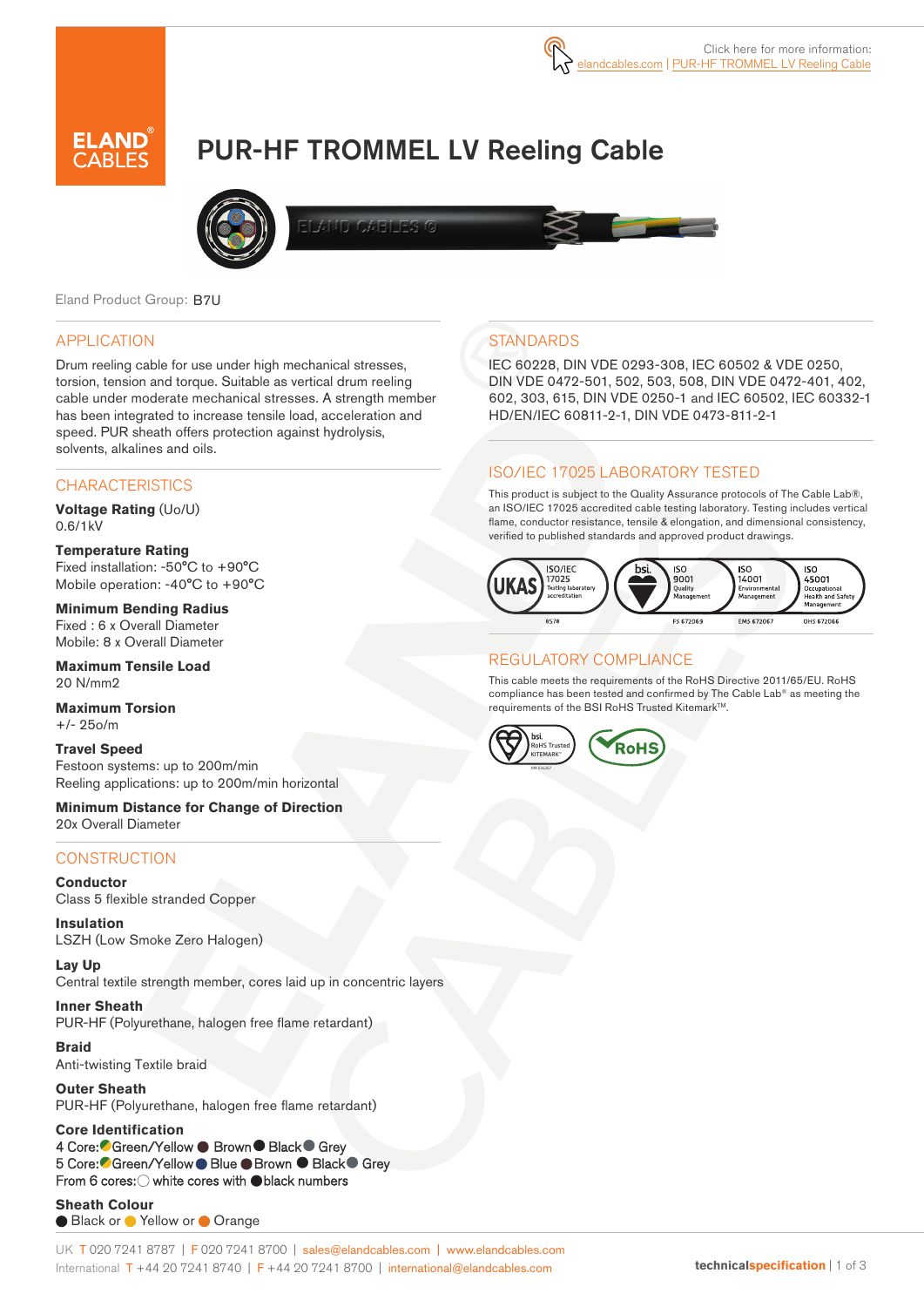## DIMENSIONS

| ELAND PART NO. | NO. OF<br>CORES | NOMINAL CROSS<br><b>SECTIONAL AREA</b><br>mm <sup>2</sup> |         | NOMINAL OVERALL<br><b>DIAMETER</b><br>mm | <b>NOMINAL</b><br>WEIGHT<br>kg/km |  |  |
|----------------|-----------------|-----------------------------------------------------------|---------|------------------------------------------|-----------------------------------|--|--|
|                |                 |                                                           | Minimum | Maximum                                  |                                   |  |  |
| B7UT040015     | $\overline{4}$  | 1.5                                                       | 10.0    | 11.4                                     | 146                               |  |  |
| B7UT040025     | $\overline{4}$  | 2.5                                                       | 11.1    | 12.3                                     | 202                               |  |  |
| B7UT040040     | $\overline{4}$  | $\overline{4}$                                            | 12.2    | 13.6                                     | 280                               |  |  |
| B7UT040060     | $\overline{4}$  | 6                                                         | 13.3    | 14.9                                     | 370                               |  |  |
| B7UT04010      | $\overline{4}$  | $10$                                                      | 17.4    | 18.9                                     | 610                               |  |  |
| B7UT04016      | 4               | 16                                                        | 20.0    | 22.1                                     | 852                               |  |  |
| B7UT04025      | $\overline{4}$  | 25                                                        | 22.9    | 25.3                                     | 1228                              |  |  |
| B7UT04035      | $\overline{4}$  | 35                                                        | 28.5    | 30.2                                     | 1760                              |  |  |
| B7UT0500215    | 5               | 1.5                                                       | 10.6    | 11.8                                     | 172                               |  |  |
| B7UT050025     | 5               | 2.5                                                       | 11.8    | 13.0                                     | 228                               |  |  |
| B7UT050040     | 5               | $\overline{4}$                                            | 13.1    | 14.5                                     | 324                               |  |  |
| B7UT050060     | 5               | 6                                                         | 16.4    | 17.6                                     | 476                               |  |  |
| B7UT05010      | 5               | 10                                                        | 18.7    | 20.5                                     | 724                               |  |  |
| B7UT05016      | 5               | 16                                                        | 21.7    | 24.2                                     | 1030                              |  |  |
| B7UT070015     | $\,7$           | 1.5                                                       | 12.1    | 13.5                                     | 220                               |  |  |
| B7UT070025     | 7               | 2.5                                                       | 13.5    | 14.7                                     | 316                               |  |  |
| B7UT120015     | 12              | 1.5                                                       | 15.4    | 17.0                                     | 356                               |  |  |
| B7UT120025     | 12              | 2.5                                                       | 18.5    | 20.5                                     | 552                               |  |  |
| B7UT180015     | 18              | 1.5                                                       | 16.9    | 18.4                                     | 472                               |  |  |
| B7UT180025     | 18              | 2.5                                                       | 19.2    | 20.4                                     | 664                               |  |  |
| B7UT240015     | 24              | 1.5                                                       | 19.0    | 20.9                                     | 595                               |  |  |
| B7UT240025     | 24              | 2.5                                                       | 21.2    | 23.6                                     | 884                               |  |  |
| B7UT300015     | 30              | 1.5                                                       | 21.5    | 23.0                                     | 740                               |  |  |
| B7UT300025     | 30              | 2.5                                                       | 25.4    | 28.2                                     | 1086                              |  |  |
| B7UT360025     | 36              | 2.5                                                       | 27.0    | 30.0                                     | 1400                              |  |  |
| B7UT420015     | 42              | 1.5                                                       | 25.0    | 28.5                                     | 932                               |  |  |

## CURRENT CARRYING CAPACITY

| NOMINAL CROSS<br><b>SECTIONAL AREA</b><br>mm <sup>2</sup> | <b>LAYING ON</b><br>THE FLOOR | FREE<br>IN AIR | REELED<br>Amps |         |         |                 |         |         |         |  |  |  |  |  |
|-----------------------------------------------------------|-------------------------------|----------------|----------------|---------|---------|-----------------|---------|---------|---------|--|--|--|--|--|
|                                                           | Amps                          | Amps           | 1 Layer        | 2 Layer | 3 Layer | 4 Layer         | 5 Layer | 6 Layer | 7 Layer |  |  |  |  |  |
| 1.5                                                       | 24                            | 25             | 19             | 15      | 12      | 10 <sup>1</sup> | 9       | 6       | 5       |  |  |  |  |  |
| 2.5                                                       | 30                            | 32             | 24             | 18      | 15      | 13              | 11      | 8       | 7       |  |  |  |  |  |
| $\overline{4}$                                            | 41                            | 43             | 33             | 25      | 20      | 17              | 16      | 11      | 9       |  |  |  |  |  |
| 6                                                         | 53                            | 56             | 42             | 32      | 26      | 22              | 20      | 14      | 12      |  |  |  |  |  |
| 10                                                        | 74                            | 78             | 59             | 45      | 36      | 31              | 28      | 20      | 16      |  |  |  |  |  |
| 16                                                        | 99                            | 104            | 79             | 60      | 49      | 42              | 38      | 27      | 22      |  |  |  |  |  |
| 25                                                        | 131                           | 138            | 105            | 80      | 64      | 55              | 50      | 35      | 29      |  |  |  |  |  |
| 35                                                        | 162                           | 170            | 130            | 99      | 79      | 68              | 62      | 44      | 36      |  |  |  |  |  |
| 50                                                        | 202                           | 212            | 162            | 123     | 99      | 85              | 77      | 55      | 44      |  |  |  |  |  |
| 70                                                        | 250                           | 263            | 200            | 153     | 123     | 105             | 95      | 68      | 55      |  |  |  |  |  |
| 95                                                        | 301                           | 316            | 241            | 184     | 147     | 126             | 114     | 81      | 66      |  |  |  |  |  |